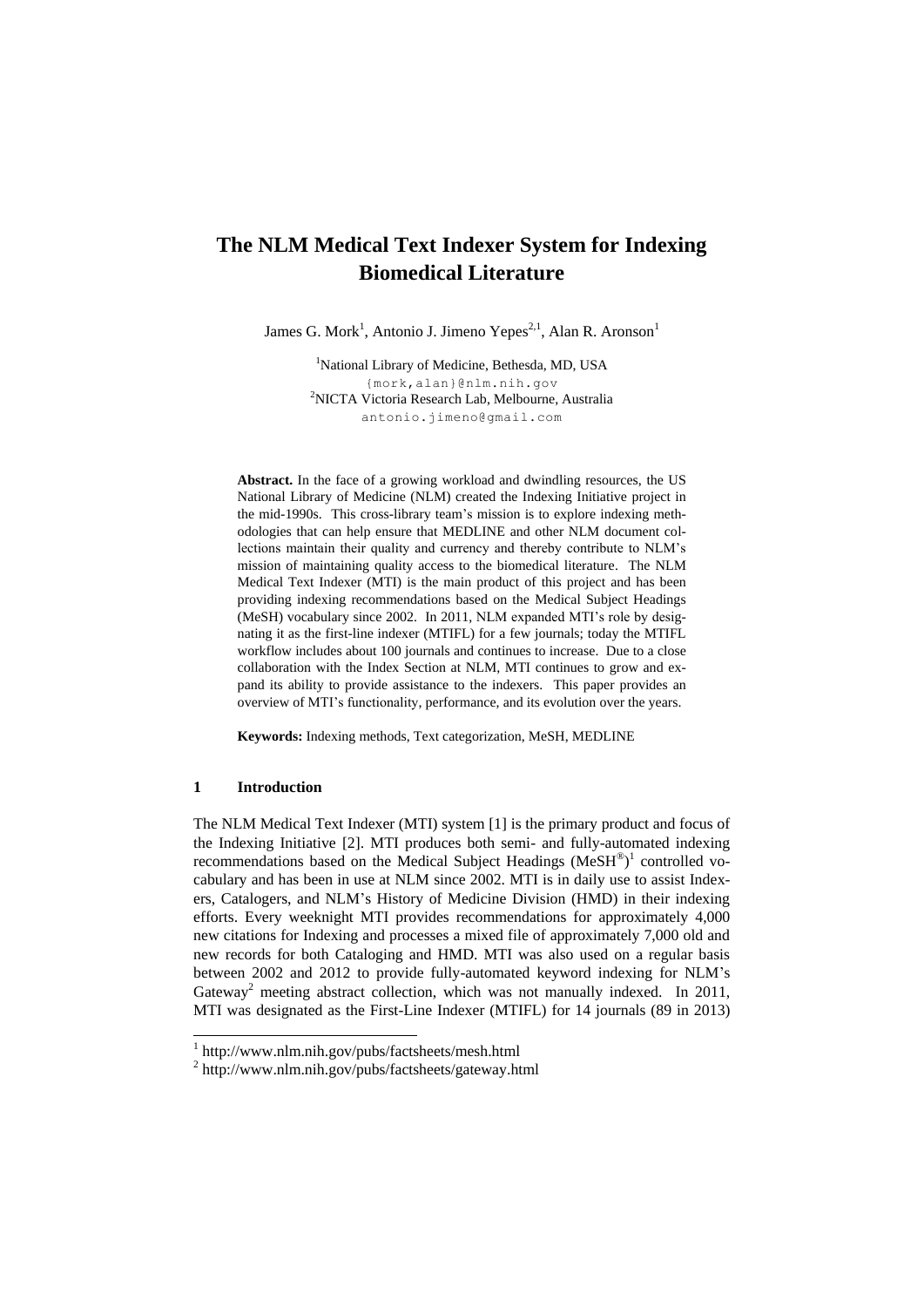because of its success with those publications. For MTIFL journals, MTI indexing is treated like human indexing and, of course, subject to the normal manual review process. MEDLINE® Indexers and Revisers consult MTI recommendations for approximately 58% of the articles they index, and the MTI recommendations are tightly integrated into the Cataloging and HMD system. Although mainly used in indexing efforts for processing MEDLINE citations<sup>3</sup> consisting of identifier, title, and abstract, MTI is also capable of processing arbitrary biomedical text. MTI provides an ordered list of MeSH Main Headings (MH), Subheadings (SH), and CheckTags (CT)<sup>4</sup> as a final result. MHs are the main descriptors or headings from the MeSH Vocabulary (e.g., *Lung*). SHs are used to qualify the MHs (e.g., *Lung/abnormalities* means that

the article is about the *abnormalities* associated with the *Lung* more than the *Lung* itself), and CTs are a special type of MHs that are required to be included for each article and cover species, sex, human age groups, historical periods, pregnancy, and various types of research support (e.g., *Male*).

# **2 Processing Overview**

The Indexing Initiative explored several indexing methods [2] eventually implementing two of the best ones as a prototype indexing system which became the NLM Medical Text Indexer (MTI). Normal MTI processing involves receiving a daily XML formatted MEDLINE<sup>5</sup> file which contains a list of Completed, In-Process, and In-Data-Review citations and a list of Deleted PMIDs (PubMed® Unique Identifier). All processing is done offline, and the MTI results are then stored in a data-



**Fig. 1.** MTI Process Flow Diagram

base for later use by the Indexers. This preloading of the results is necessary since MTI takes too long to be done in real time for the Indexers. Fig. 1 depicts the processing flow as MEDLINE citations are processed through the various components of the MTI system. Each of the major MTI components is described briefly below.

 $\overline{a}$ 

<sup>3</sup> http://www.nlm.nih.gov/bsd/mms/medlineelements.html

<sup>4</sup> http://www.nlm.nih.gov/mesh/features2003.html

<sup>5</sup> http://www.nlm.nih.gov/bsd/licensee/elements\_descriptions.html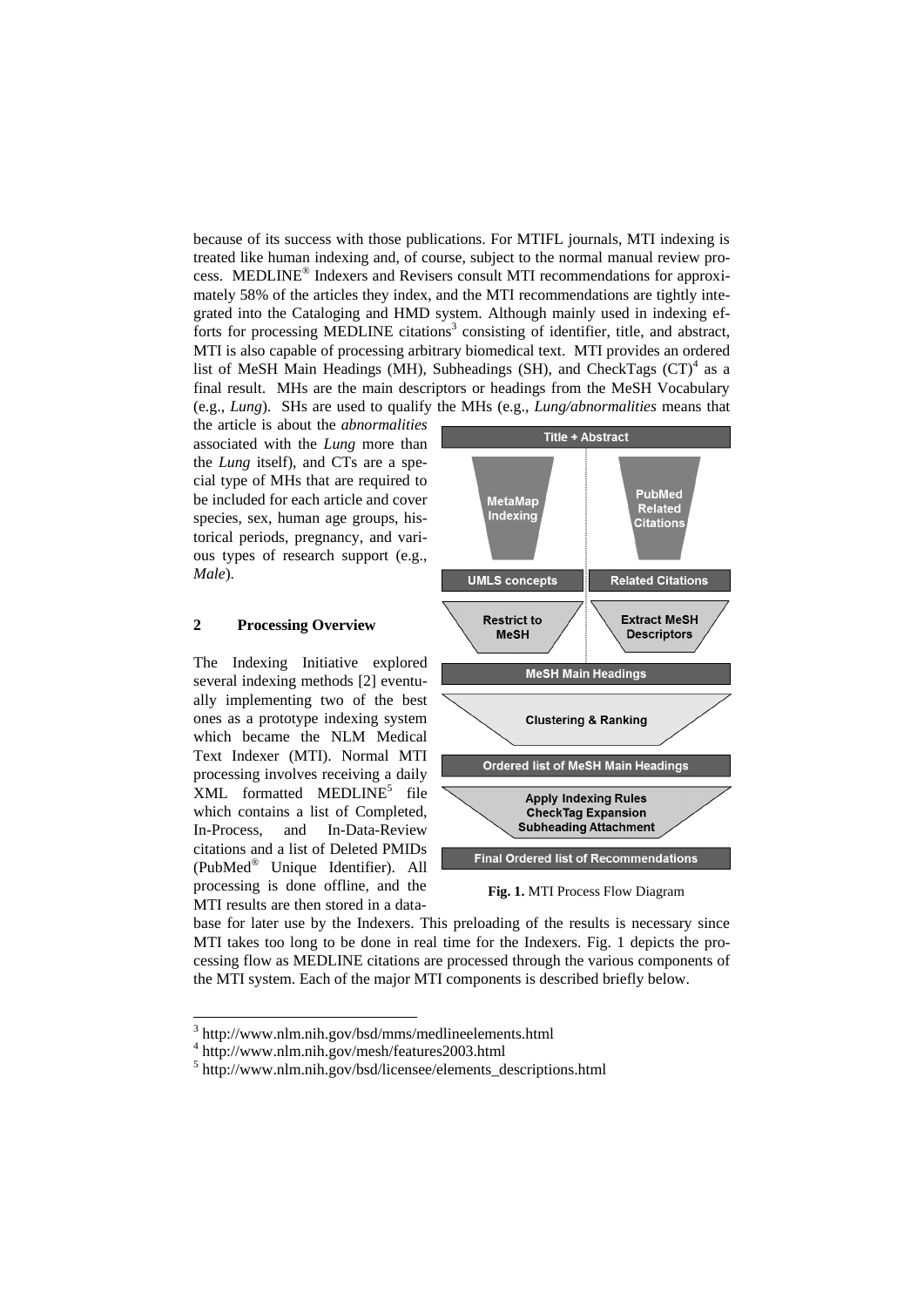**MetaMap Indexing (MMI) [3]:** a method that applies a ranking function to concepts found by MetaMap [4]. Generally speaking, the MMI ranking function was designed to indicate the characterizing power or "aboutness" of a given concept for a piece of text, e.g., a MEDLINE citation. It is the product of a frequency factor and a relevance factor, which is essentially measured by MeSH Tree depth. For concepts found in the title of the citation, there is a simplified form of the function which maximizes the frequency factor.

**PubMed Related Citations [5]:** the neighbors of a document are those documents in the database that are the most similar to it. The similarity between documents is measured by the words they have in common, with some adjustment for document lengths. MTI currently uses two methods for determining PubMed Related Citations (PRC) for the text it is processing. If MTI is working with a MEDLINE citation and there are enough indexed PRC defined by the PubMed system<sup>6</sup>, MTI uses that list of PRC. If MTI is processing free form text or there is an insufficient number of indexed PRC, MTI will default to using the in-house  $TextPool<sup>7</sup>$  implementation of PRC. MEDLINE is the indexed subset of PubMed.

**Restrict to MeSH [6]:** a method which finds the closest MHs to UMLS<sup>®</sup> Metathesaurus<sup>®8</sup> concepts. Three basic approaches can be used to map a UMLS concept to MeSH: through synonyms, through built-in mappings, and through inter-concept relationships. These approaches can be combined into a strategy that maximizes both specificity (selected MeSH terms are relevant) and sensitivity (the number of concepts that fail to be mapped to MeSH is small).

**Extract MeSH Descriptors:** retrieving the MeSH Heading lines from the PRC in MEDLINE format and tracking whether the MeSH Heading is a main (starred) term or not. Note that MTI does not recommend main vs. non-main status to the Indexers, but the status is tracked internally to see if MTI is improving or not.

**Clustering and Ranking [7]:** the ranked lists of MHs produced by the methods described so far must be clustered into a single, final list of recommended indexing terms. The task here is to provide a weighting of the confidence or strength of belief in the assignment, and rank the suggested headings appropriately.

**Post-Processing:** once all of the recommendations are ranked and selected, validation of the recommendations is done based on the targeted end-user. Typically, CTs are added based on triggers from the text and for the remaining recommended headings, a machine learning algorithm is applied adding frequently occurring CTs [8,9], and then

 $\overline{a}$ 

<sup>6</sup> http://www.nlm.nih.gov/pubs/factsheets/pubmed.html

<sup>7</sup> http://www.ncbi.nlm.nih.gov/CBBresearch/Wilbur/IRET/TexTool/

<sup>8</sup> http://www.nlm.nih.gov/pubs/factsheets/umlsmeta.html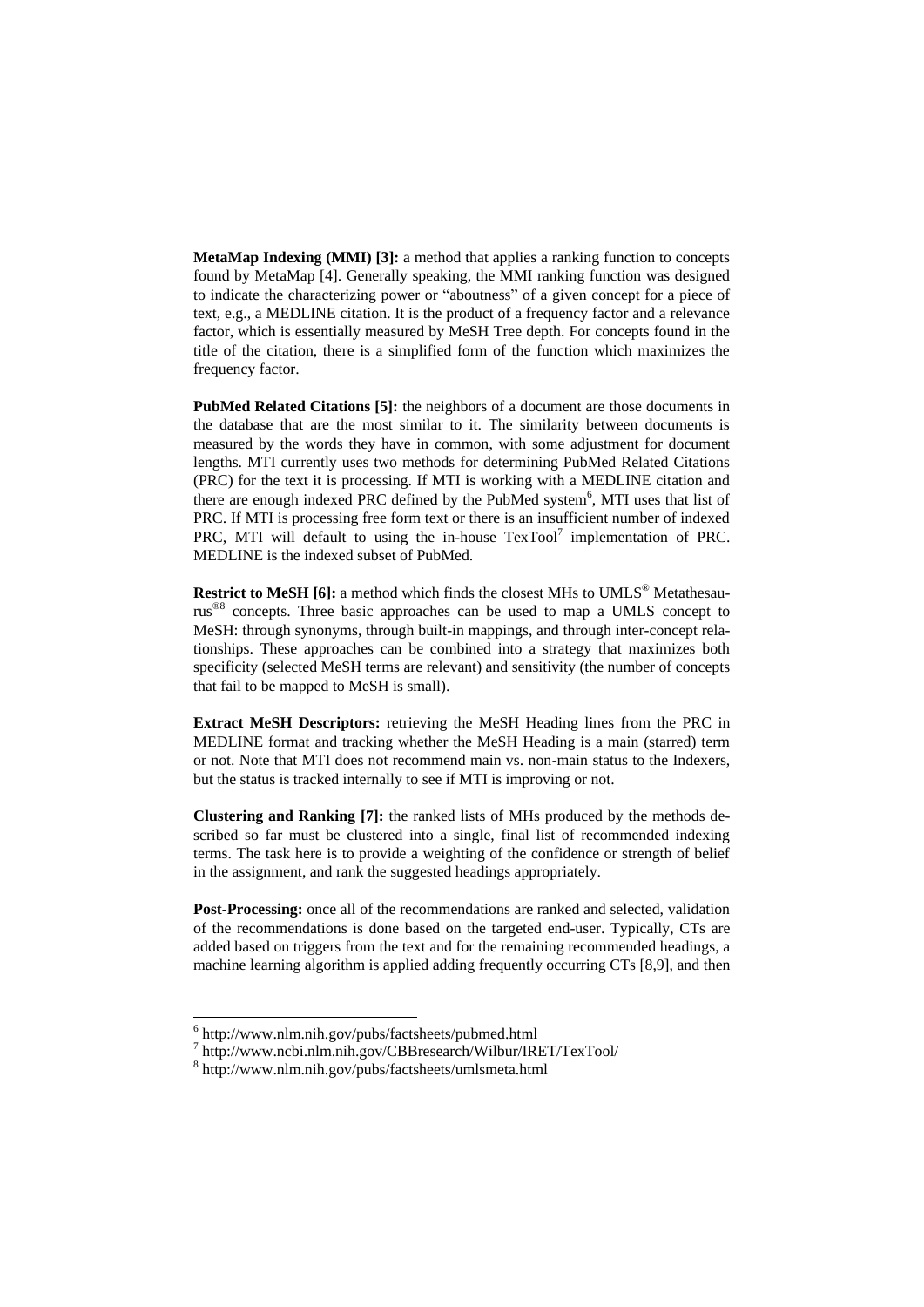finally MTI performs subheading attachment [10-12] to individual headings and for the text in general.

Not all citations processed by MTI go through all of the components listed above. MTI has various filtering levels and special handling rules which require different processing pathways. Basic filtering rules have evolved over time based on ambiguities in the UMLS Metathesaurus, ambiguity in the text, feedback from Indexers, etc.

# **3 MTI Filtering and Post-Processing**

MTI has three levels of filtering which can be selected depending on the circumstances. *Base Filtering*, or *High Recall Filtering*, is performed for all citations and free text, regardless of whether any further filtering has been selected or not. *High Recall Filtering* is used for MEDLINE indexing recommendations and tends to provide a list of approximately 25 recommendations with most of the good recommendations near the top of the list. *Balanced Recall/Precision Filtering* provides filtering which looks at the compatibility and context of the recommendations based on what path(s) made the recommendation and provides a good balance between number of recommendations and the filtering out of good recommendations. *Balanced Recall/Precision Filtering* was developed for use in the fully-automatic processing of the NLM Gateway abstracts and is now used for MTIFL processing. *High Precision Filtering* is the last filtering option and provides the highest level of accuracy by requiring recommendations to come from both MetaMap (MMI) and PubMed Related Citations (PRC). This provides a small list of quality MTI recommendations while filtering out many good recommendations as well. The *High Precision Filtering* option is not currently used since it provides such a short list of recommendations.

Once filtering is accomplished, post-processing is performed regardless of the filtering level used. Post-processing involves cleaning up the final recommendation list by removing any terms that survived the filtering process but are invalid for the target audience, filling out the list of terms by adding CTs, Geographicals, and other MHs based on the text, a machine learning algorithm, and lookup lists, and then finally attaching subheadings to the individual MHs and creating a global list of subheadings applicable to the text.

Since MeSH indexing can be viewed as a categorization task, we use machine learning in the post-processing stage in an effort to improve both Recall and Precision on the most frequently used terms in MeSH [8,9].

MTI's final step in creating its indexing recommendations is to perform subheading attachment [10-12]. Subheading attachment is currently only done for the Indexers since Cataloging and HMD do not utilize subheadings. Due to the complexity of the data manipulation required for subheading attachment, it is not provided as a user option to MTI. Subheadings are not attached to every MH recommended by MTI; the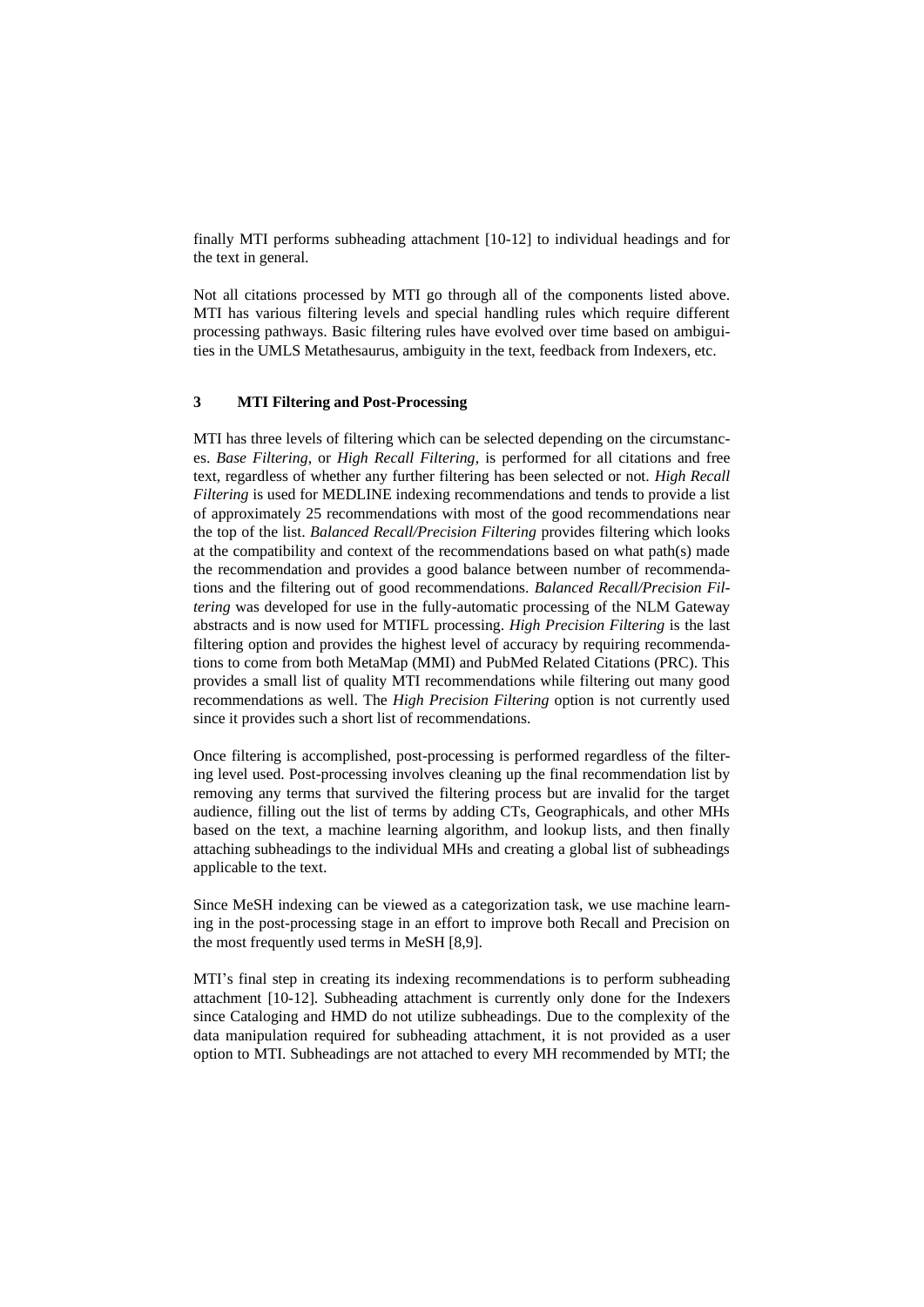subheading attachment algorithms use several linguistic and statistical methods to determine what is appropriate for each MH based on the text and which subheadings are allowable for each MH. MeSH specifies a subset of the subheadings that are allowed for each MH, so the subheading attachment algorithms utilize these rules to ensure that non-allowed combinations are not recommended by MTI. Based on the results of two user-centered studies [13,14], at most three subheadings are attached to each MH.

## **4 MTI Performance**

MTI has shown a steady increase in usage and acceptance by the NLM indexers since 2002 when it first started producing recommendations for them. MTI is now a mature indexing tool that benefits greatly from a close collaborative relationship with its customers. The strides that MTI has been able to make over the last two years would not be possible without the continued collaboration with the Index Section providing much needed expertise and insight to the indexing task.

MTI was able to provide recommendations for over 93% of the total number of citations that were indexed in 2012. We use the human indexing as a gold standard and compare that against the MTI recommendations to calculate Precision, Recall, and F1 measure. Overall F<sup>1</sup> has improved from 0.3875 in 2008 to 0.5481 in 2012 (+**41.45**%).

We look forward to the results of the 2013 BioASQ Challenge to see how MTI performs against other systems. This will be the first opportunity for such a comparison.

#### **Future Direction**

Several research topics that are planned for the future include: utilizing full text now that it is becoming more available, assisting in Gene Link and Chemical Flag identification, utilizing sections identified in Structured Abstracts to help weight recommendations, identify whether author/publisher supplied keywords might benefit MTI, and expanding machine learning usage to help improve problematic MeSH Headings. We also look forward to expanding the number of MTIFL journals.

#### **Acknowledgements**

The Medical Text Indexer Team benefits from a very close collaboration with the NLM Index Section. This collaboration provides a deeper understanding of the manual indexing process and insights into other possible avenues where MTI might be used to assist in the indexing process at NLM.

This work was partly supported by the Intramural Research Program of the NIH, National Library of Medicine. NICTA is funded by the Australian Government as repre